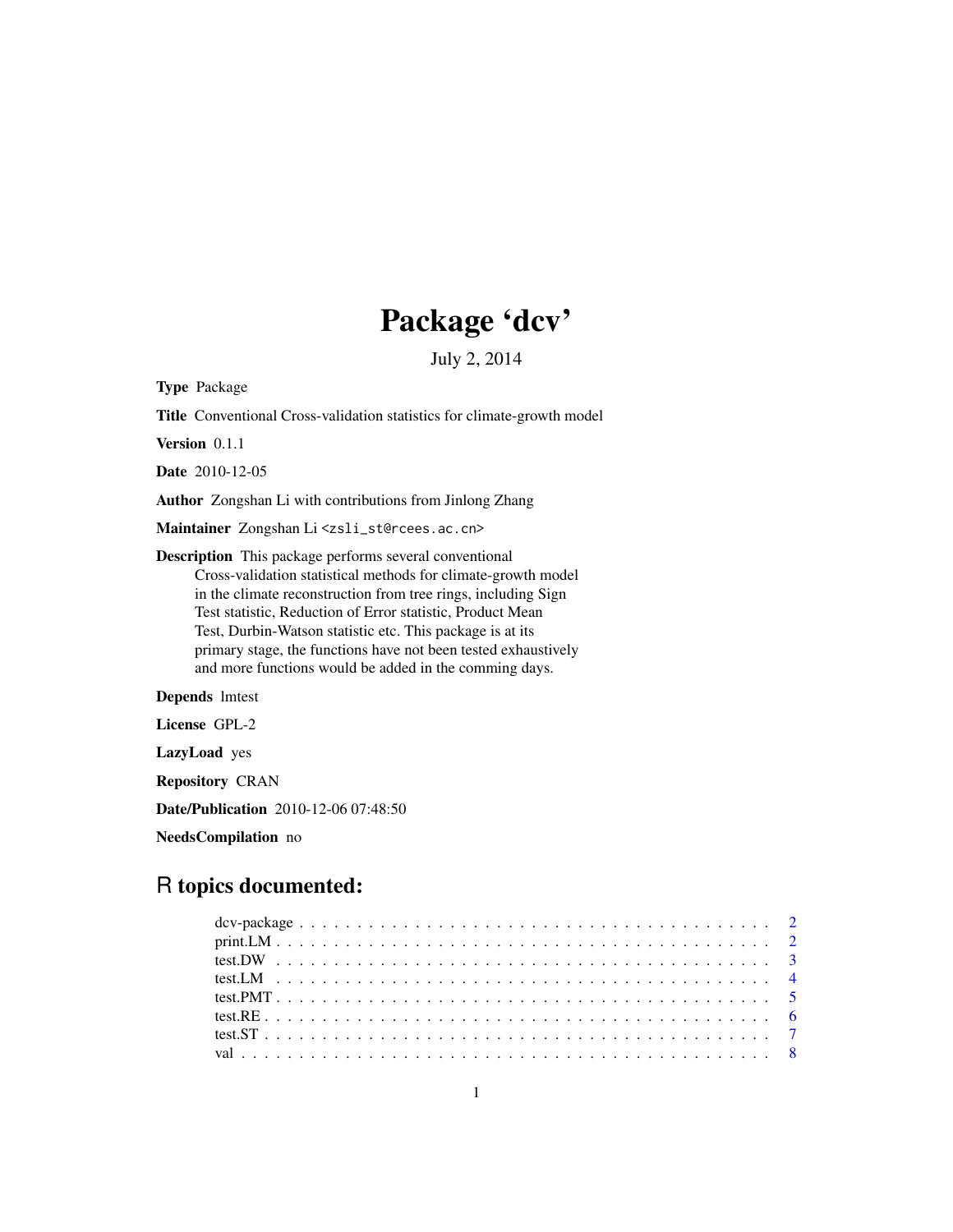#### <span id="page-1-0"></span>**Index** [9](#page-8-0)

#### Description

Several conventional Cross-validation statistics for climate-growth model

#### Details

| Package:  | dcv        |
|-----------|------------|
| Type:     | Package    |
| Version:  | 0.1.1      |
| Date:     | 2010-12-06 |
| License:  | $GPL-2$    |
| LazyLoad: | yes        |

#### Author(s)

Zongshan Li<zsli\_st@rcees.ac.cn> with contributions from Jinlong Zhang <jinlongzhang01@gail.com> Maintainer: Zongshan Li <zsli\_st@rcees.ac.cn>

#### References

Li ZS, Shi CM, Liu YB and Zhang JL. 2010. Winter drought variations based on tree-ring data in Gaoligong Mountain, Northwestern Yunnan, China, A. D. 1795-2004. Geochronometria(in revison)

#### Examples

```
## Product Mean Test(PMT)
data(val)
test.PMT(val[,1],val[,2])
```
print.LM *Utility functions for printing.*

#### Description

Users are not encouraged to call these internal functions directively.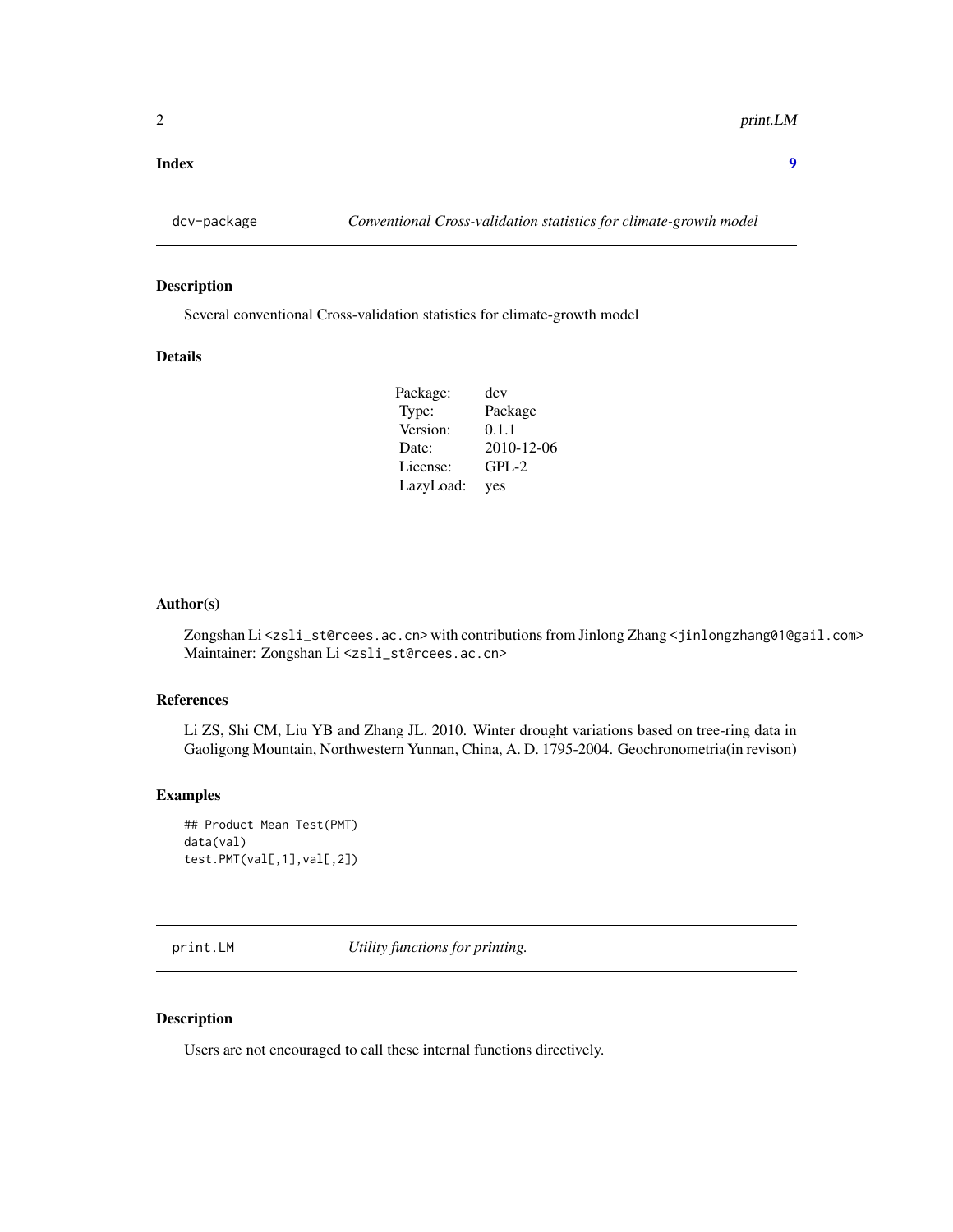#### <span id="page-2-0"></span>test.DW 3

#### Usage

```
## S3 method for class 'LM'
## S3 method for class 'LM'
print(x, \ldots)## S3 method for class 'PMT'
## S3 method for class 'PMT'
print(x, \ldots)## S3 method for class 'RE'
## S3 method for class 'RE'
print(x, \ldots)
```
#### Arguments

|                         | Obeject in class "LM", "PMT" or "RE"   |
|-------------------------|----------------------------------------|
| $\cdot$ $\cdot$ $\cdot$ | further arguments to be passed to plot |

#### Details

Internal functions for package dcv.

#### Author(s)

Jinlong Zhang <jinlongzhang01@gmail.com>

#### Examples

data(val) test.RE(val[,1],val[,2])

test.DW *Durbin-Watson statistic*

#### Description

Perform the Durbin-Watson statistic of actual and reconstructed climate variables over the common duration

#### Usage

test.DW(x, y)

#### Arguments

| $\boldsymbol{\mathsf{x}}$ | actual climate variable        |
|---------------------------|--------------------------------|
| <b>V</b>                  | reconstructed climate variable |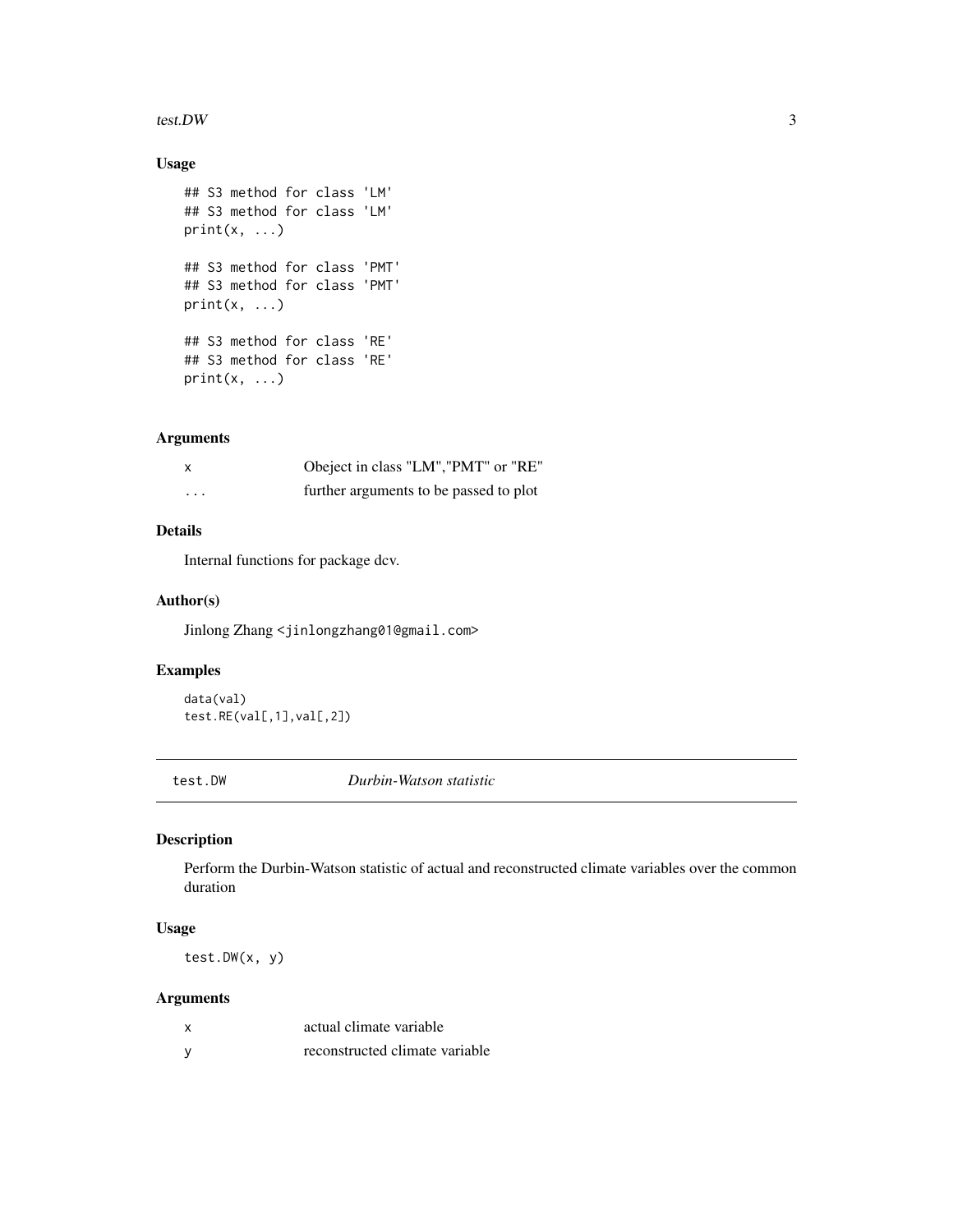#### <span id="page-3-0"></span>Details

perform the Durbin-Watson statistic of actual and reconstructed climate variables over the common duration

#### Value

The value of Durbin-Watson statistic

#### Author(s)

Zongshan Li <zsli\_st@rcees.ac.cn>

#### References

J. Durbin, G.S. Watson (1950), Testing for Serial Correlation in Least Squares Regression I. Biometrika 37, 409-428.

#### See Also

[lm](#page-0-0)

#### Examples

data(val) test.DW(val[,1],val[,2])

test.LM *Linear model*

#### Description

Multiple R-squared and Adjusted R-squared caculated by a linear model

#### Usage

test.LM(x)

#### Arguments

x dataframe of actual and reconstructed climate variables

#### Details

Multiple R-squared and Adjusted R-squared caculated by a linear model for actual and reconstructed climate data

#### Value

result of linear model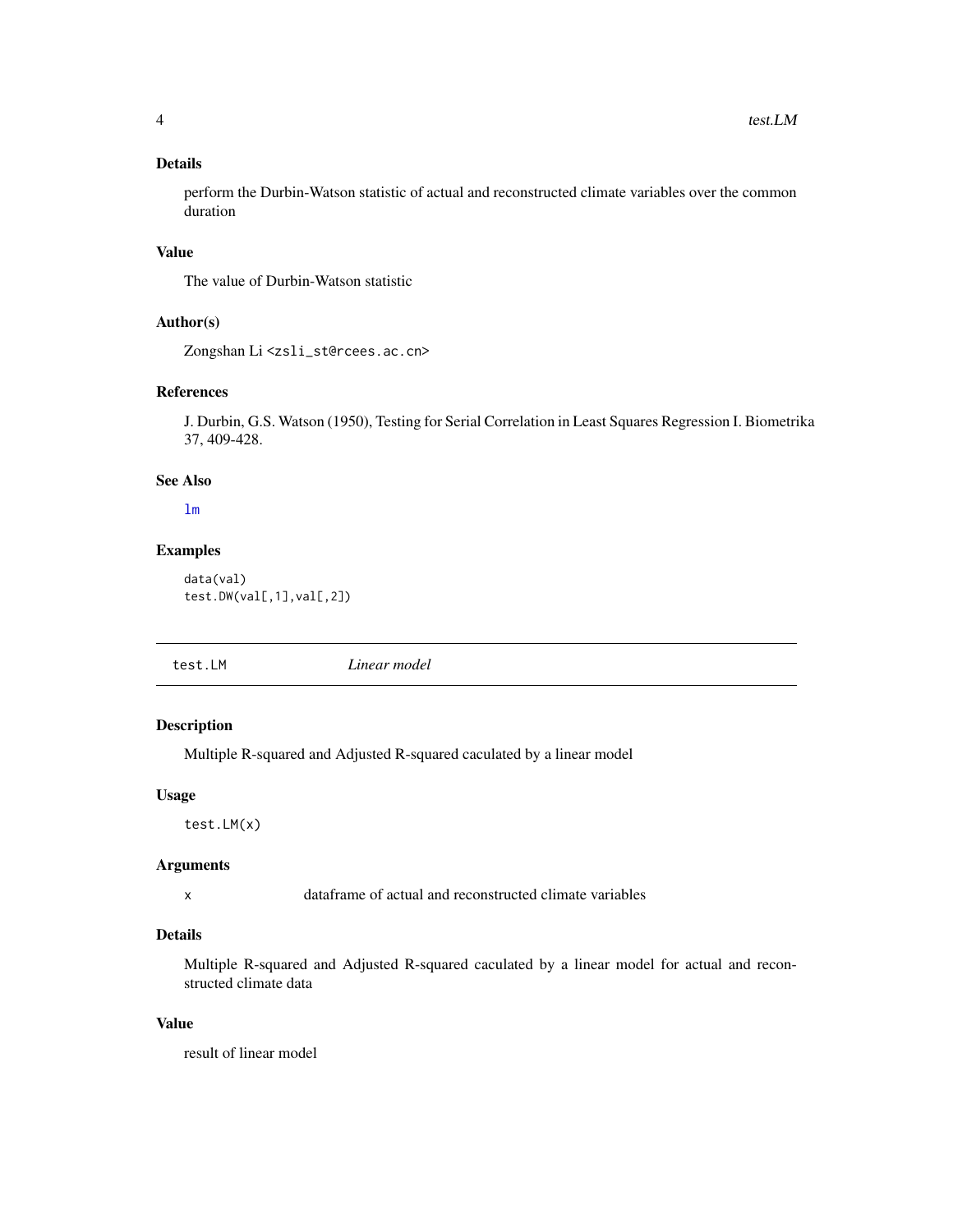#### <span id="page-4-0"></span>test.PMT 5

#### Note

none

#### Author(s)

Zongshan Li<zsli\_st@rcees.ac.cn>

#### References

Chambers, J. M. (1992) Linear models. Chapter 4 of Statistical Models in S eds J. M. Chambers and T. J. Hastie, Wadsworth & Brooks,Cole.

Wilkinson, G. N. and Rogers, C. E. (1973) Symbolic descriptions of factorial models for analysis of variance. Applied Statistics, 22, 392-9.

#### See Also

summary. Im for summaries and anova. Im for the ANOVA table; [aov](#page-0-0) for a different interface.

#### Examples

data(val) test.LM(val)

#### <span id="page-4-1"></span>test.PMT *Product Mean Test*

#### Description

Performs Product Mean Test(PMT) on vectors of data.

#### Usage

```
test.PMT(x, y)
```
#### Arguments

| X | actual climate data        |
|---|----------------------------|
| у | reconstructed climate data |

#### Details

Performs Product Mean Test(PMT) on vectors of data.

#### Value

the value of the t-statistic of Performs Product Mean Test(PMT)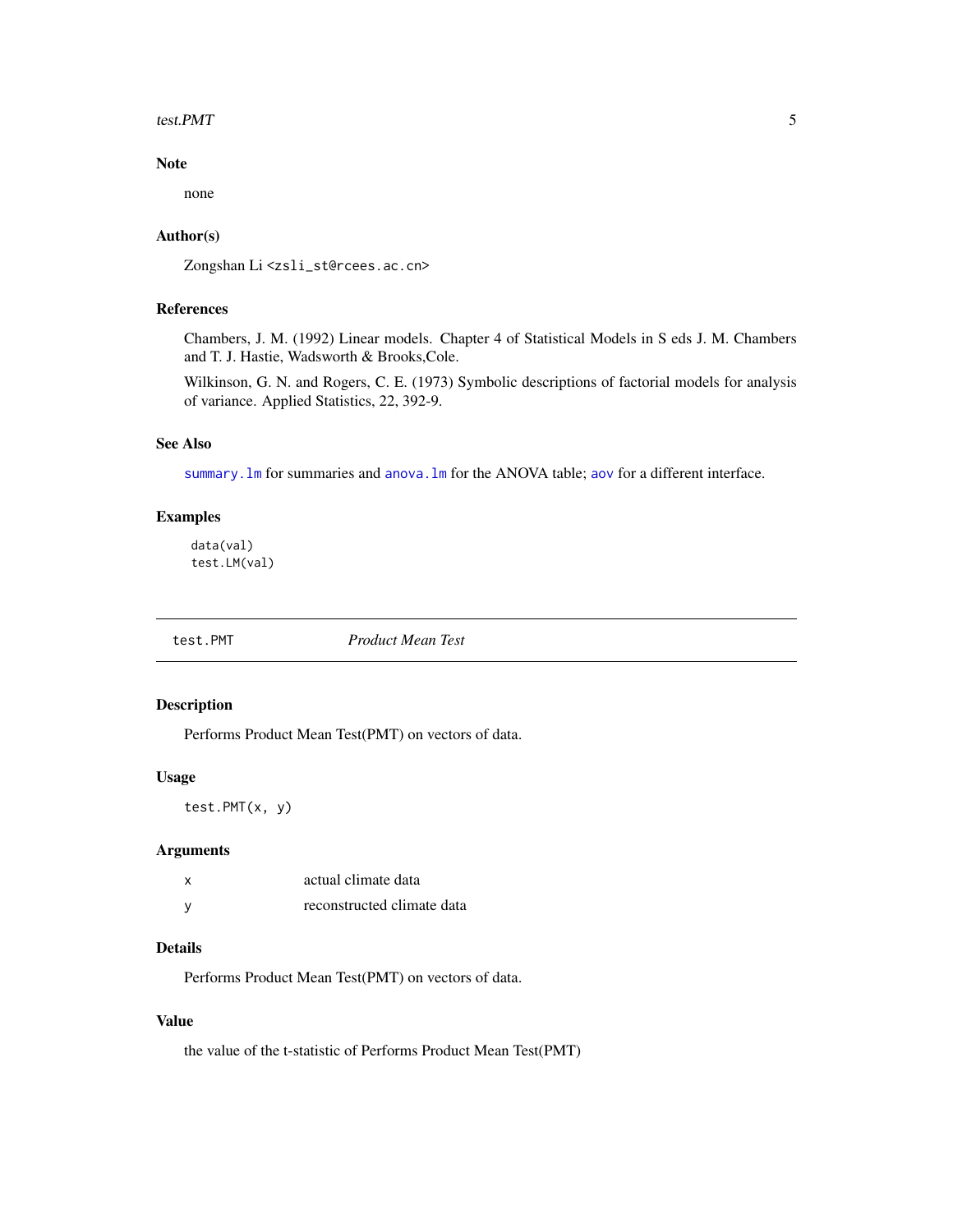#### <span id="page-5-0"></span>Author(s)

Zongshan Li<zsli\_st@rcees.ac.cn>

#### References

Fritts HC (1976) Tree rings and climate.Academic Press, New York.

#### See Also

[test.ST](#page-6-1)

#### Examples

```
data(val)
test.PMT(val[,1],val[,2])
```
#### test.RE *Reduction of Error statistic*

#### Description

Performs Reduction of Error(RE) statistic on vectors of data.

#### Usage

test.RE(x, y)

#### Arguments

| x | a vector indicating actual climate data        |
|---|------------------------------------------------|
|   | a vector indicating reconstructed climate data |

#### Details

Performs Reduction of Error(RE) statistic on vectors of data.

#### Value

RE: Reduction of Error(RE) MSE: Mean squared erro of validation RMSE: Root mean squared error of validation

#### Author(s)

Zongshan Li <zsli\_st@rcees.ac.cn>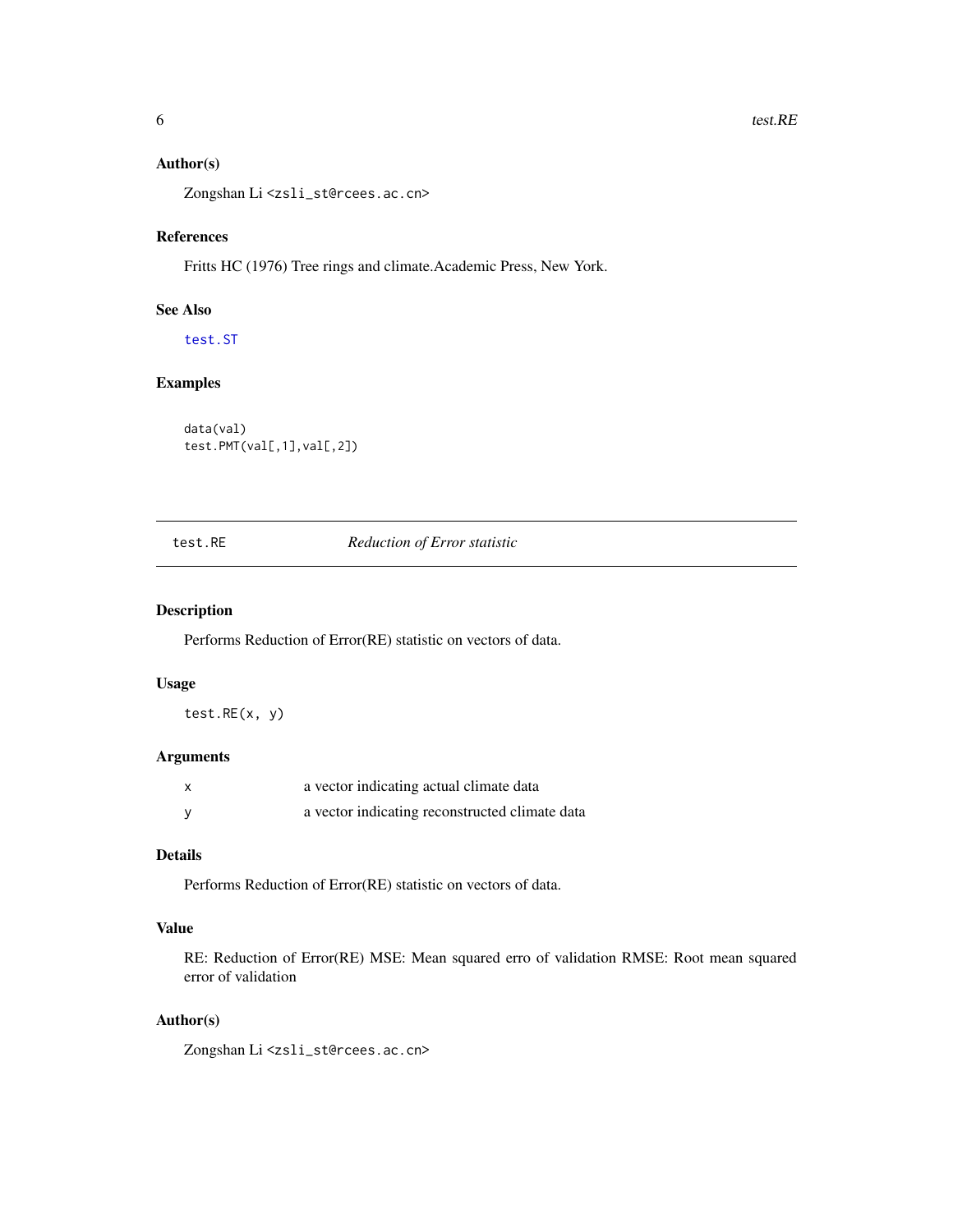#### <span id="page-6-0"></span>test.  $ST$  7

#### References

Cook ER ,Kairiukstis LA (1990) Methods of Dendrochronology: Applications in the Environmental Sciences. Kluwer Academic Publishers, Dordrecht, Netherlands.

#### See Also

[test.ST](#page-6-1), [test.PMT](#page-4-1)

#### Examples

```
data(val)
test.RE(val[,1],val[,2])
```
<span id="page-6-1"></span>

| test.ST | Sign Test statistic |  |
|---------|---------------------|--|
|---------|---------------------|--|

#### Description

Performs Sign Test(ST) statistic on vectors of data.

#### Usage

test.ST(x, y)

#### Arguments

| X | actual climate data        |
|---|----------------------------|
| у | reconstructed climate data |

#### Details

Performs Sign Test(ST) statistic on vectors of data.

#### Value

Sign Test(ST) statistic

#### Author(s)

Zongshan Li<zsli\_st@rcees.ac.cn>

#### References

Fritts HC (1976) Tree rings and climate.Academic Press, New York.

#### See Also

test.PMT,test.RE,test.DW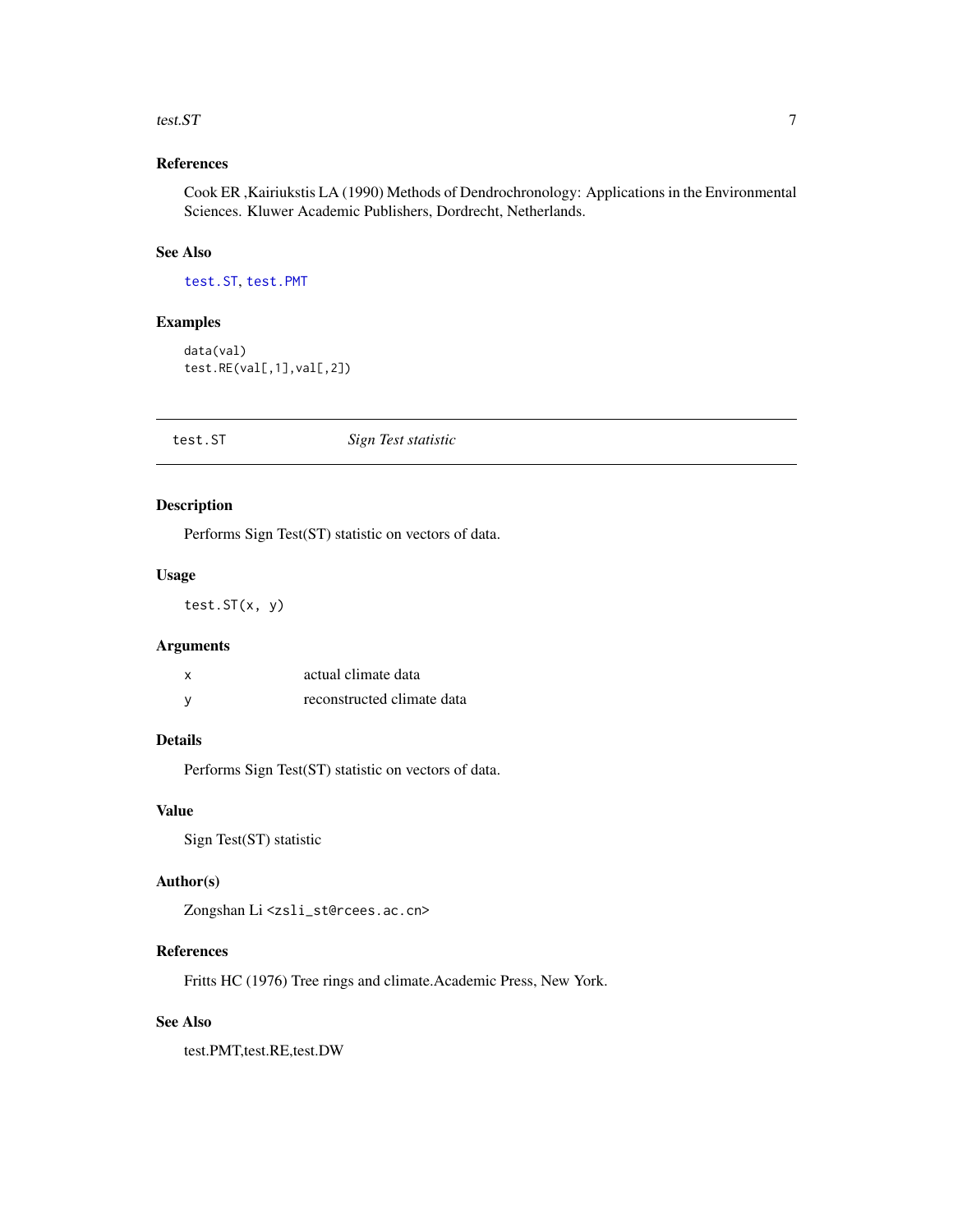#### <span id="page-7-0"></span>Examples

```
data(val)
test.ST(val[,1],val[,2])
```
val *Data used in Exercise*

#### Description

a validation data of climate-growth model in Gaoligong Mountains in Hengduan Mountains.

#### Usage

data(val)

#### Format

A data frame with 55 observations on the following 2 variables.

actual a numeric vector

recons a numeric vector

#### Details

A validation dataset of climate-growth model in Gaoligong Mountains in Hengduan Mountains.

#### References

Li ZS, Shi CM, Liu YB and Zhang JL. 2010. Winter drought variations based on tree-ring data in Gaoligong Mountain, Northwestern Yunnan, China, A. D. 1795-2004. Geochronometria(in revison)

#### Examples

data(val)